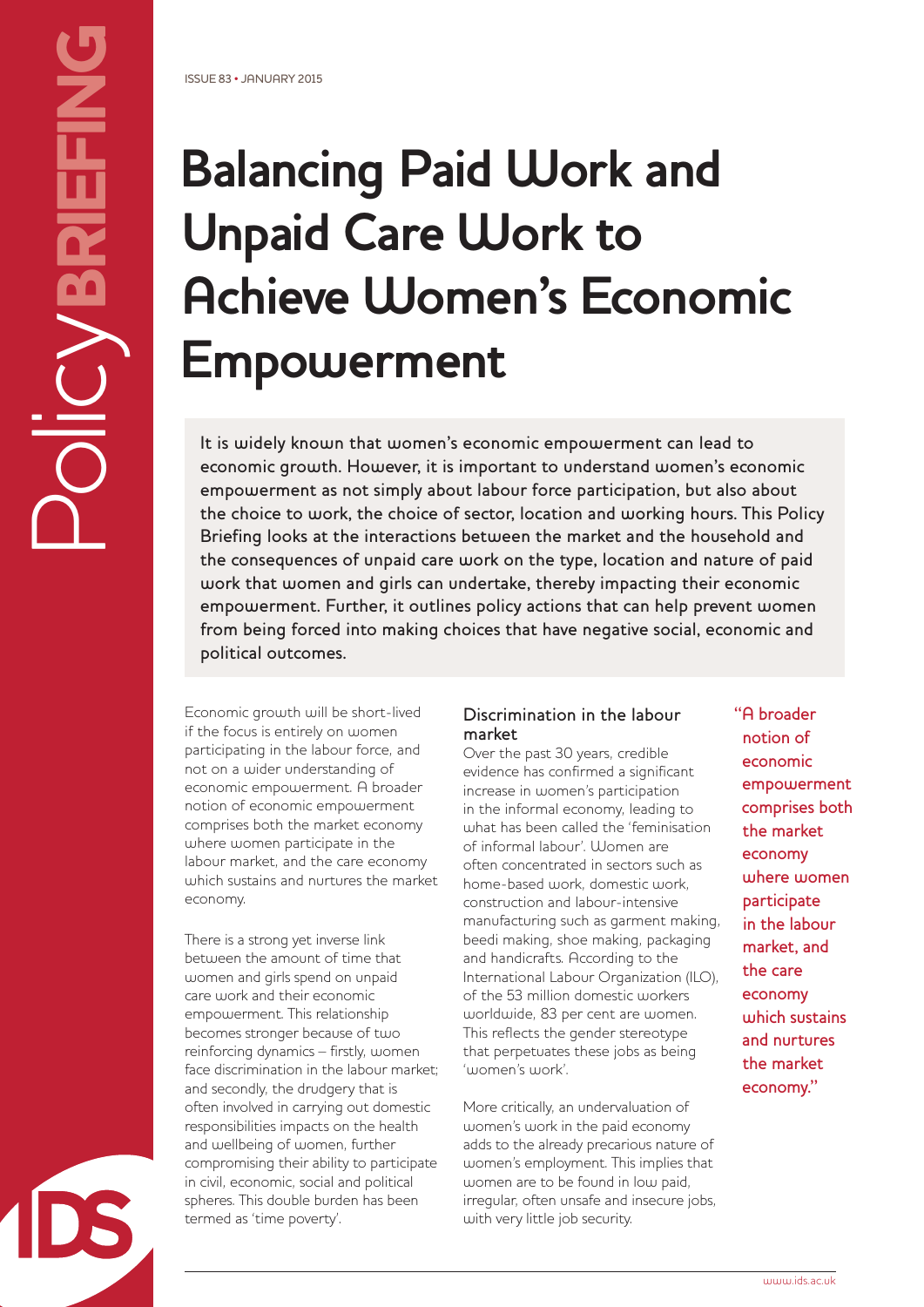Exploring the reasons behind the feminisation of these sectors reveals a strong link between women's paid work and their unpaid care work responsibilities.

Many formal sector jobs are found in large cities or places that are usually away from residences, thereby creating a barrier to women's participation in the labour market because of high costs and time for transport that is usually inadequate and unreliable. With no help forthcoming either from the men in their families, or from the state in terms of public provision of services, women face the prospect of increasing levels of time poverty, making it difficult for them to consider looking for better paid jobs. This situation is further exacerbated by low wages and high costs of childcare, which can leave women with no other choice than to stay at home rather than work in the paid economy.

Women are therefore more likely to undertake paid work close to home. One reason for this is because it enables them to mind their children, cook meals and care for elderly relatives, without incurring additional time and financial cost. Another reason is that male members of the household decide the location of the family's residence and women usually depend on their informal information networks to find paid employment near their homes.

#### Correlation between women's stages of life and entry into the labour force

Women's livelihood strategies of entering the paid labour market are deeply correlated to the stage in their lifecycle. Largely, young, unmarried or recently married women are likely to be working in paid jobs. However, an increase in their household responsibilities, either through marriage or childbearing, leads to many women either withdrawing from the labour market; finding more flexible, parttime jobs; or entering into self-employment that offers more flexible time management. Women with young children are less likely to enter into the paid job market, irrespective of their level of education.

Women with young children typically work within or close to their home until their

children are at least in their mid-teens. Then, when their children no longer require childcare, they may not enter into the labour force due to obligations to care for elderly or sick relatives at home.

There are differences by household income as well – better off women are more likely to be in formal sector jobs, and can afford to pay for childcare. However, poorer women often have to care for children, sick and elderly relatives themselves, leading to adverse consequences for both the recipients of care, and themselves.

Retention and promotion in the labour force is also affected by women's lifecycle stage – both in terms of the choices that they themselves make (in terms of choosing to not work, to work fewer or more flexible hours) and the way they are perceived by their employers (in terms of wages, career progression and types of jobs that they are offered).

# Lack of decent work for women domestic workers

Increasing poverty in many countries, coupled with structural adjustment programmes, declining agricultural sector and economic crises, has pushed many women and girls into the domestic labour market. With limited access to the formal job market and discrimination on the basis of gender, caste or class, 'race' or ethnicity, options for decent work are few. Furthermore, as most women are from poor households, they generally have little education and few marketable skills. With cleaning, cooking, child and elderly care often regarded as women's work, paid domestic work becomes one of the few employment opportunities open to poor women. Being informal and performed outside the realm of labour regulations and social protections, domestic workers suffer significant disadvantages to those within the formal work environment. Female domestic workers are subjected to gender discrimination, prejudice and stereotyping in relation to their work, which is regarded as low status and accorded little value. As such, domestic workers tend to work longer hours, have lower wages, with fewer benefits, and less legal or social protections compared to most other wage workers. Additionally, they usually have no maternity leave, health care or pension provision (WIEGO 2014; ILO 2010).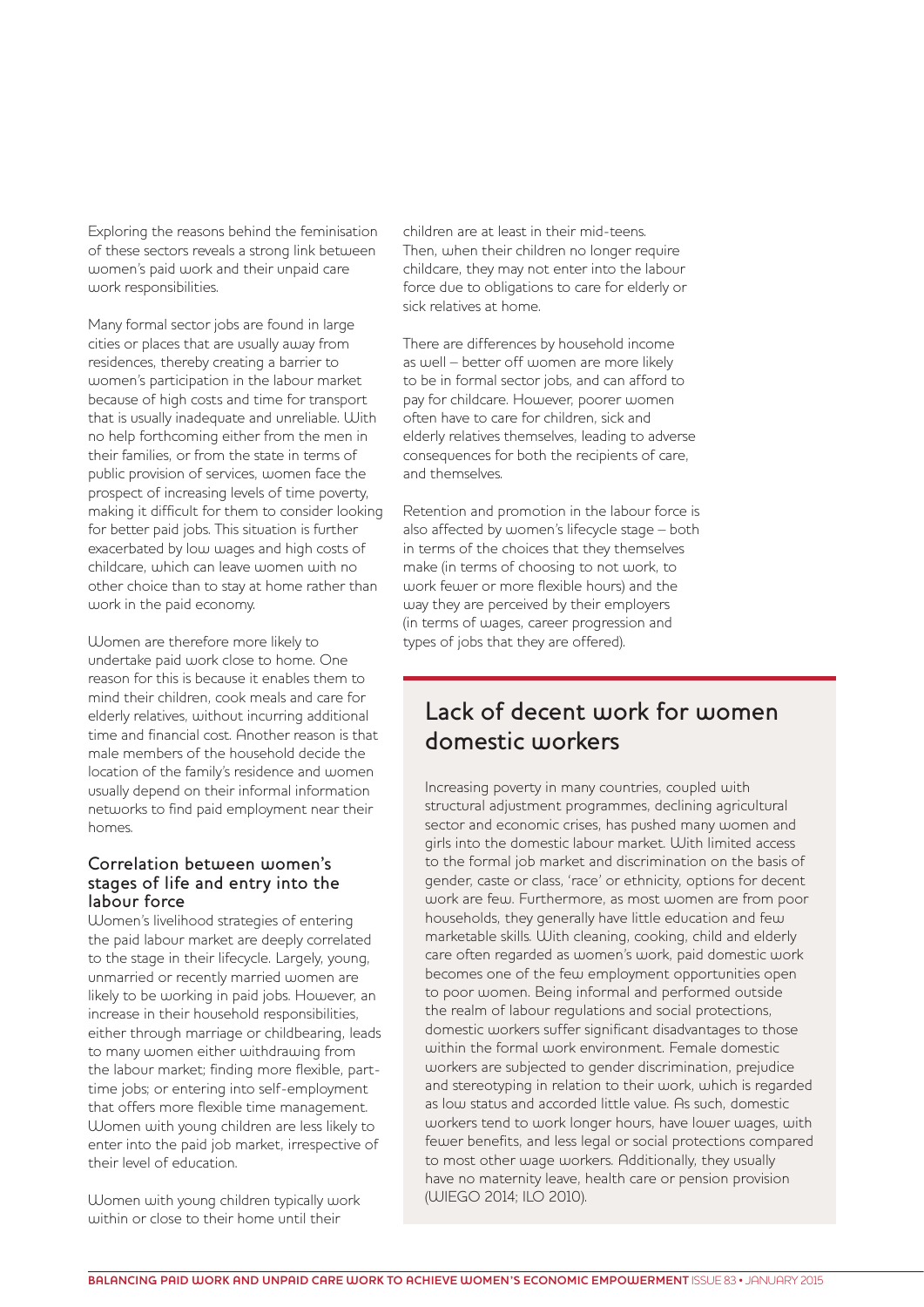### Acknowledging the burdens of unpaid care work on education and productivity

Women often end up in home-based work or other seemingly 'non-skilled' work because of lack of education. However, this gap in education or skills has often emerged from them having to drop out of school or further their skills because of the heavy burden of unpaid care work they have had to take on as adolescent girls. Poor living standards with no basic amenities such as lack of piped water adds the drudgery to women's lives and thus limiting their prospects of better jobs or longer hours of paid work and leisure or rest time.

A negative relationship is also at play between the level of unpaid care work and women's engagement in the paid labour market. Research has found that working at home while performing household chores including care work negatively affects productivity. Women working at home (for example, working with livestock or handicrafts production) are able to do less work than women working in formal paid jobs (as export garment workers, teachers, nongovernmental organisation staff, nurses and health workers) or informal paid jobs outside of home (domestic work, agricultural and non-agricultural wage labour, petty trade and services). In addition, women working at home are even less likely to get assistance for their unpaid care work from other members of their family, as they are perceived to be at home.

#### Addressing the double bind of restricted work opportunities and 'care-blindness'

This Policy Briefing illustrates that there is a chain of low paid, irregular, often unsafe, work, which, combined with a blindness to the work that they carry out within the home, binds women (and their children) into poverty and vulnerability – limiting the extent of their economic empowerment – both individually and inter-generationally. This effect is being noticed in programme implementation in a range of sectors. For example, in ActionAid's ongoing Young Urban Women Project in India, Ghana and South Africa, there is a negative impact of the disproportionate burden of unpaid care work on marginalised women's access to

livelihoods and decent work opportunities, as well as their access to sexual and reproductive health rights.

Given this strong link, it is necessary to recognise this double bind and put in place policy measures in order for women to be able to participate fully and effectively in both the market and the care economy. Taking unpaid care work into account in policies and programmes has the potential to significantly strengthen the empowering outcomes of women's participation in paid work. This will come about because support for unpaid care work will:

- **Optimise** women's economic participation, by enabling them to work without deepening their time poverty, or worrying about the amount and quality of care their families are receiving. This in turn will help make it possible for them to choose betterpaid and more empowering types of work, rather than being forced into low-paid 'flexible' work.
- **Share** the gains of women's economic empowerment across all females in the family, so that younger girls and older women are not left to carry the burden and be disempowered as a result; and that economic benefits are not eroded because of the cost of substitute care.
- **Sustain** the gains of women's economic empowerment across generations, by ensuring that the quality of childcare improves rather than deteriorates, as a result of their mothers' paid work.

It is critical to arrest the push into informal, unsafe and unregulated work, and to eradicate gender wage gaps and gender-based discrimination in the type of work that women and men are engaged in. A balance between paid work and unpaid care work would enable women to have the time, opportunity and choice to participate equally in society and the economy, thereby leading to empowerment.

"A balance between paid work and unpaid care work would enable women to have the time, opportunity and choice to participate equally in society and the economy, thereby leading to empowerment."